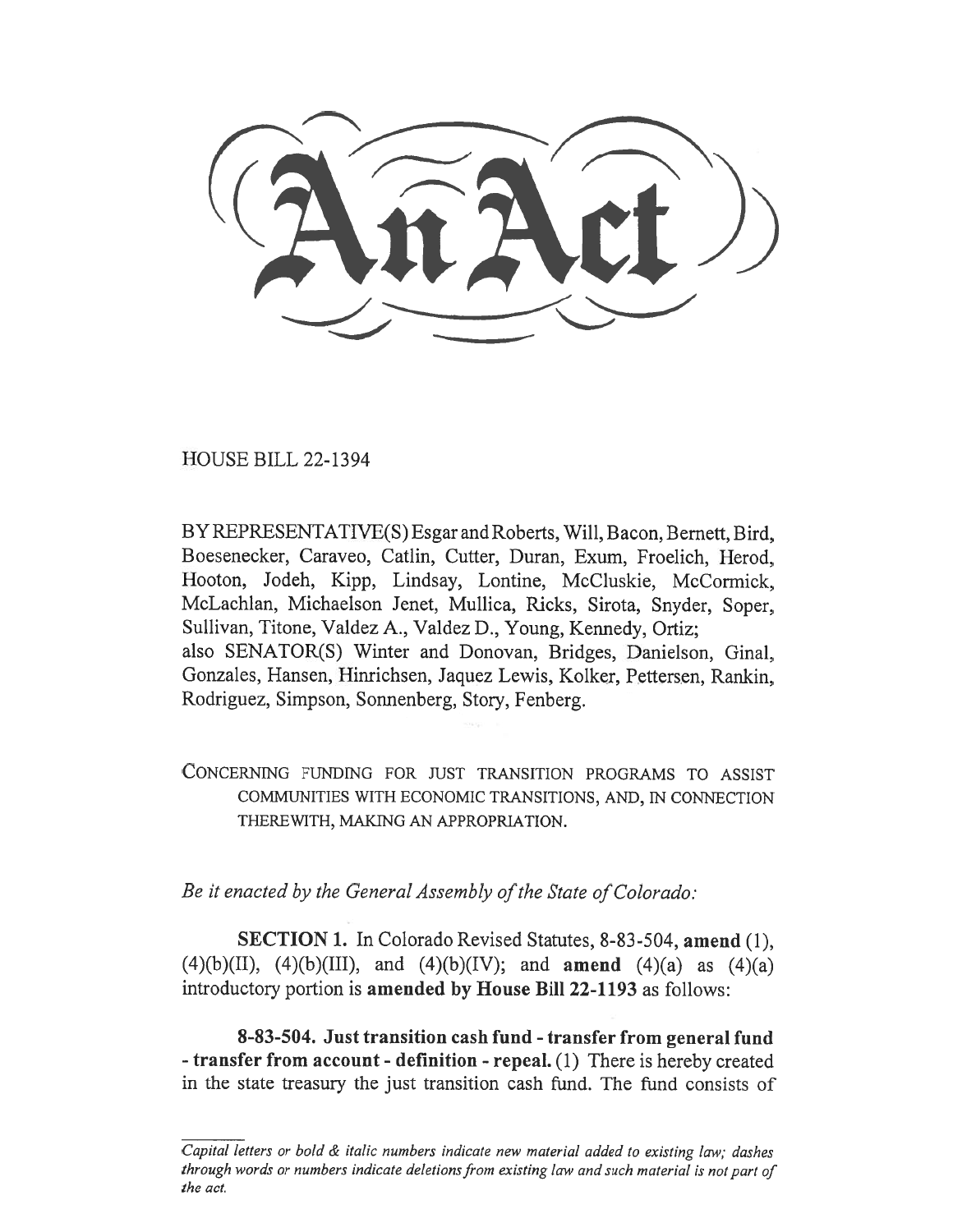money credited to the fund in accordance with section 39-29-108 (2)(d) and any other money that the general assembly may appropriate or transfer to the fund. The state treasurer shall credit all interest and income derived from the deposit and investment of money in the fund to the fund. Subject to annual appropriation by the general assembly, the office may expend money from the fund and the department may expend money from the coal transition workforce assistance program account of the fund created in section 8-83-504.5 (1) for purposes specified in this part 5, including paying for the office's direct and indirect costs in administering this part 5. ANY UNEXPENDED AND UNENCUMBERED MONEY IN THE FUND AT THE END OF ANY FISCAL YEAR REMAINS IN THE FUND AND SHALL NOT BE CREDITED OR TRANSFERRED TO THE GENERAL FUND.

(4) (a) (I) (A) On June 30, 2021, the state treasurer shall transfer eight million dollars from the general fund to the fund.

 $(B)$  On the effective date-of-the introductory portion to this subsection  $(4)(a)$ , as amended MARCH 7, 2022, the state treasurer shall transfer two million dollars from the account to the fund.

(C) ON JULY 1, 2022, THE STATE TREASURER SHALL TRANSFER FIVE MILLION DOLLARS FROM THE GENERAL FUND TO THE FUND.

(II) Subject to annual appropriation by the general assembly, the office shall expend the money transferred to the fund pursuant to this subsection (4)(a) to implement the final just transition plan for Colorado prepared as required by section 8-83-503 (4) and to provide supplemental funding for existing state programs that the office identifies as the most effective vehicles for targeted investment in coal transition communities. In providing such supplemental funding, the office shall place a heavy emphasis on investment in tier one transition communities and shall support programs that:

(I) (A) Support targeted economic development;

 $(H)$  (B) Assist with regional capacity for coordination of economic development programs and worker assistance programs;

(III) (C) Support infrastructure projects and workforce development programs; or

PAGE 2-HOUSE BILL 22-1394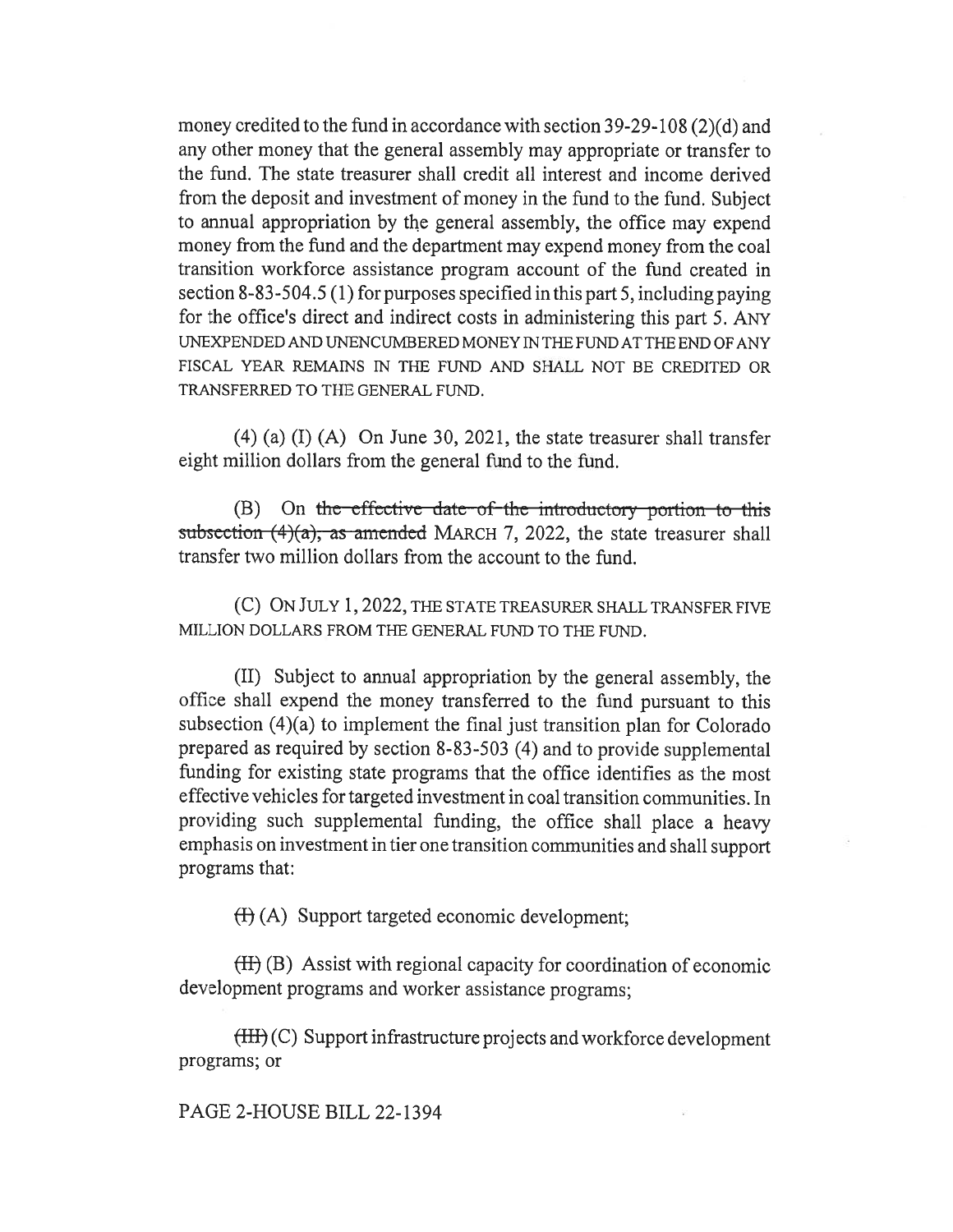$(HV)(D)$  Are consistent with the goals and strategies outlined in the final just transition plan.

(III) FOR PURPOSES OF THE MONEY TRANSFERRED TO THE FUND PURSUANT TO SUBSECTION  $(4)(a)(I)(C)$  OF THIS SECTION, THE OFFICE SHALL USE THE MONEY TO SUPPORT TARGETED ECONOMIC DEVELOPMENT FOR THE FOLLOWING:

(A) EXPANSION ASSISTANCE FOR EXISTING LOCAL BUSINESSES;

(B) EXPANDING PRIVATE FINANCIAL INVESTMENT; AND

(C) SITE SELECTOR AND TECHNICAL ASSISTANCE ENGAGEMENTS.

(b) In addition to the requirements set forth in subsection (4)(a) of this section, the office shall expend money transferred to the fund pursuant to subsection (4)(a) of this section in accordance with the following requirements and limitations:

(II) The office may provide for the transfer of money from the fund to other state agencies only if the transfer is approved by the director, the executive director of the department, the executive director of the department of local affairs, and the executive director of the Colorado office of economic development.

(III) (A) The office shall expend at least seventy percent of the money TRANSFERRED TO THE FUND PURSUANT TO SUBSECTIONS  $(4)(a)(I)(A)$ AND  $(4)(a)(I)(B)$  OF THIS SECTION by the close of state fiscal year  $2021-22$ and-shall expend any remaining money by the close-of state-fiscal year 2022-23 2023-24.

(B) THE OFFICE SHALL EXPEND THE MONEY TRANSFERRED TO THE FUND PURSUANT TO SUBSECTION  $(4)(a)(I)(C)$  OF THIS SECTION BY THE CLOSE OF STATE FISCAL YEAR 2025-26.

(IV) The department is authorized to use up to five percent of the money IN THE FUND to fund operational support for the office's expenditure of the money, including funding for the compensation of existing office employees.

PAGE 3-HOUSE BILL 22-1394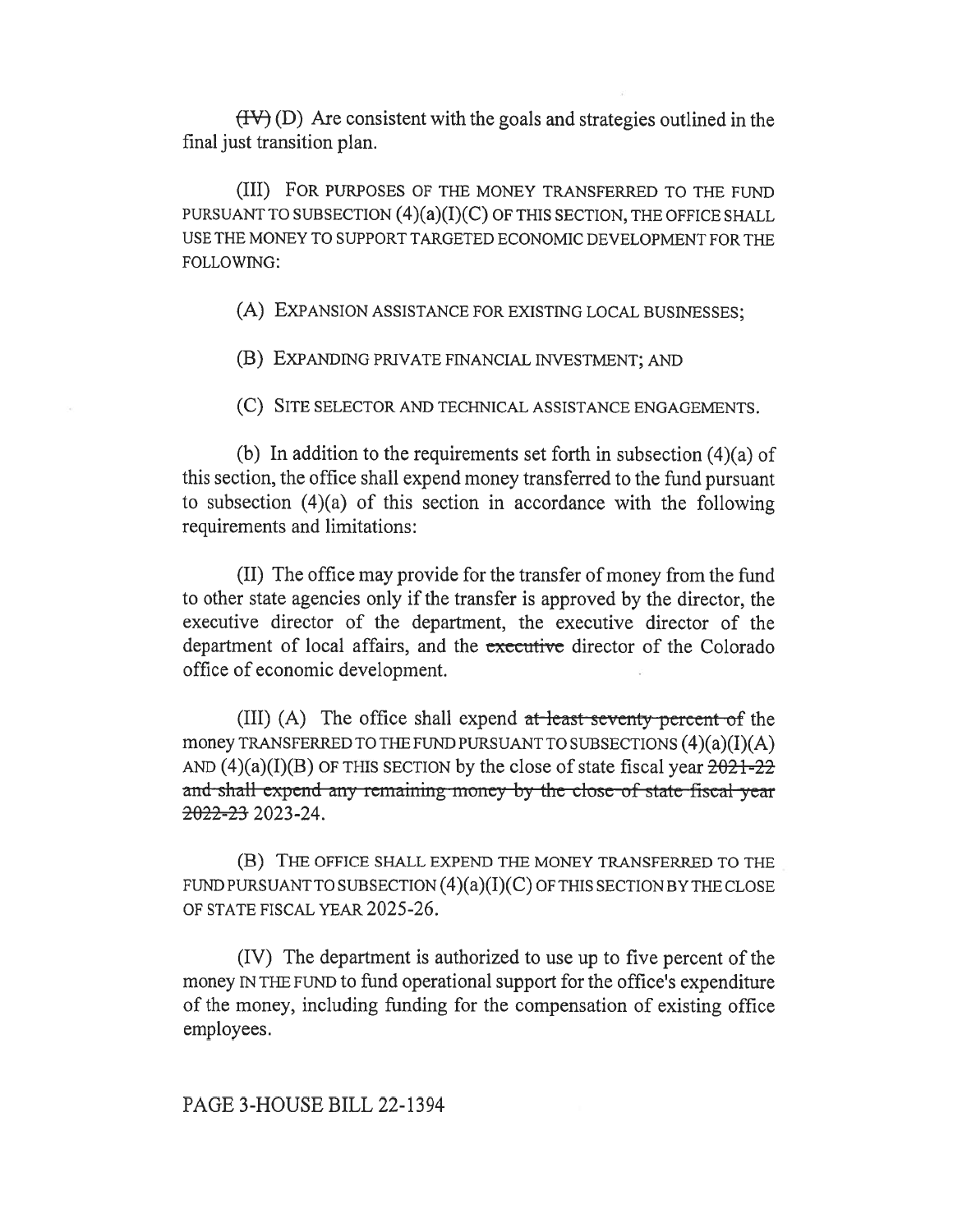SECTION 2. In Colorado Revised Statutes, 8-83-504.5, amend  $(1)(a)$  as  $(1)$  introductory portion,  $(1)(a)$  introductory portion, and  $(1)(a)(V)$ are **amended by House Bill 22-1193** and as  $(1)(a)(VII)$  and  $(1)(a)(VIII)$  are added by House Bill 22-1193; and add  $(1)(e)$  and  $(1)(f)$  as follows:

8-83-504.5. Additional coal transition workforce assistance program funding - coal transition workforce assistance program account. (1) (a) (I) The coal transition workforce assistance program account is hereby created in the fund.

(II) (A) On June 30, 2021, the state treasurer shall transfer seven million dollars from the general fund to the account.

(B) ON JULY 1, 2022, THE STATE TREASURER SHALL TRANSFER TEN MILLION DOLLARS FROM THE GENERAL FUND TO THE ACCOUNT.

(III) Subject to annual appropriation by the general assembly, the department shall expend money from the account for coal transition workforce assistance programs subject to the following requirements and limitations:

 $(a)$ . The money must-be-expended-for programs that directly assist coal transition workers or their family members and other household members, including programs that:

 $(H)$  (A) Establish or expand existing apprenticeship programs, the training capacity of such programs, and the placement of coal transition workers into such programs, prioritizing programs that are recognized as registered apprenticeship programs by the department or are industry-recognized apprenticeship programs that satisfy United States department of labor requirements for such programs;

 $(H)$  (B) Aid implementation of the final just transition plan;

(HI) (C) Provide tuition reimbursement;

 $(HV)$  (D) Provide job search assistance;

 $(\forall)$  (E) Provide individualized financial and transition planning;

PAGE 4-HOUSE BILL 22-1394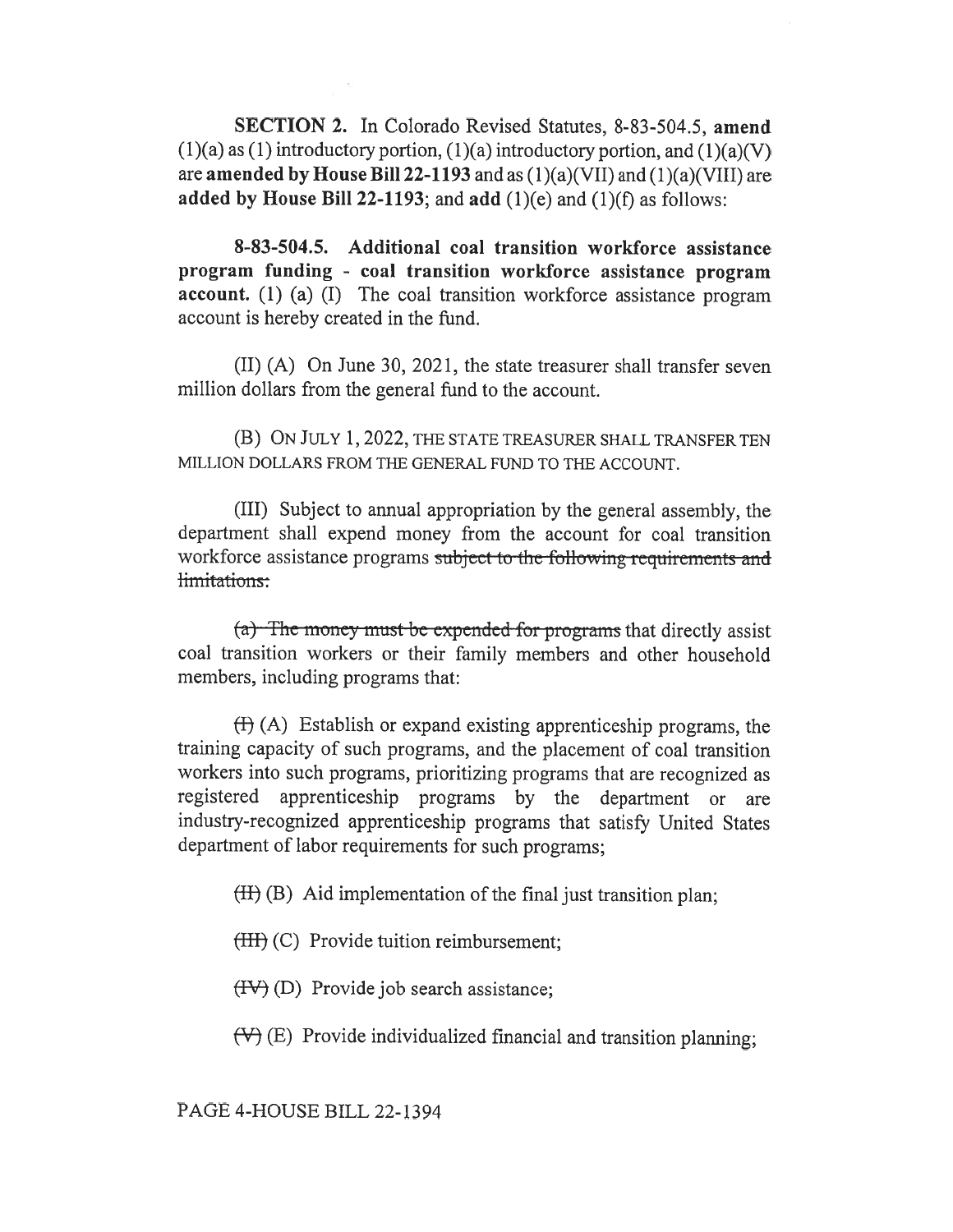$(\forall f)(F)$  Provide other services authorized by the federal "Workforce" Innovation and Opportunity Act", Pub.L. 113-128, such as on-the-job training, subsidized employment, and other strategies that aid in the implementation of individual transition plans;

(VII) (G) Support family members or other household members of coal transition workers; or

(VIII) (H) Test innovative coal transition work support programs through a pilot program. The department is encouraged to limit any pilot program to no more than forty total participants who are coal transition workers, coal transition worker family members, coal transition worker households, or a combination of coal transition workers, family members, and households.

(IV) FOR PURPOSES OF THE MONEY TRANSFERRED TO THE ACCOUNT PURSUANT TO SUBSECTION  $(1)(a)(II)(B)$  OF THIS SECTION, THE OFFICE SHALL USE THE MONEY FOR THE FOLLOWING PURPOSES THAT DIRECTLY ASSIST COAL TRANSITION WORKERS, THEIR FAMILY MEMBERS, AND OTHER HOUSEHOLD MEMBERS, INCLUDING COAL TRANSITION WORKERS, THEIR FAMILY MEMBERS, AND THEIR HOUSEHOLD MEMBERS WHO ARE MEMBERS OF A DISPROPORTIONATELY IMPACTED COMMUNITY:

(A) TUITION ASSISTANCE AND APPRENTICESHIPS;

(B) EXPANDED CHILD CARE ASSISTANCE;

(C) CAREER PLANNING SERVICES;

(D) FINANCIAL COUNSELING; AND

(E) HOUSING ASSISTANCE.

(e) THE DEPARTMENT SHALL EXPEND THE MONEY TRANSFERRED TO THE ACCOUNT PURSUANT TO SUBSECTION  $(1)(a)(II)(B)$  OF THIS SECTION BY THE CLOSE OF STATE FISCAL YEAR 2026-27.

(f) ANY UNEXPENDED AND UNENCUMBERED MONEY IN THE ACCOUNT AT THE END OF ANY FISCAL YEAR REMAINS IN THE ACCOUNT AND SHALL NOT BE CREDITED OR TRANSFERRED TO THE GENERAL FUND.

PAGE 5-HOUSE BILL 22-1394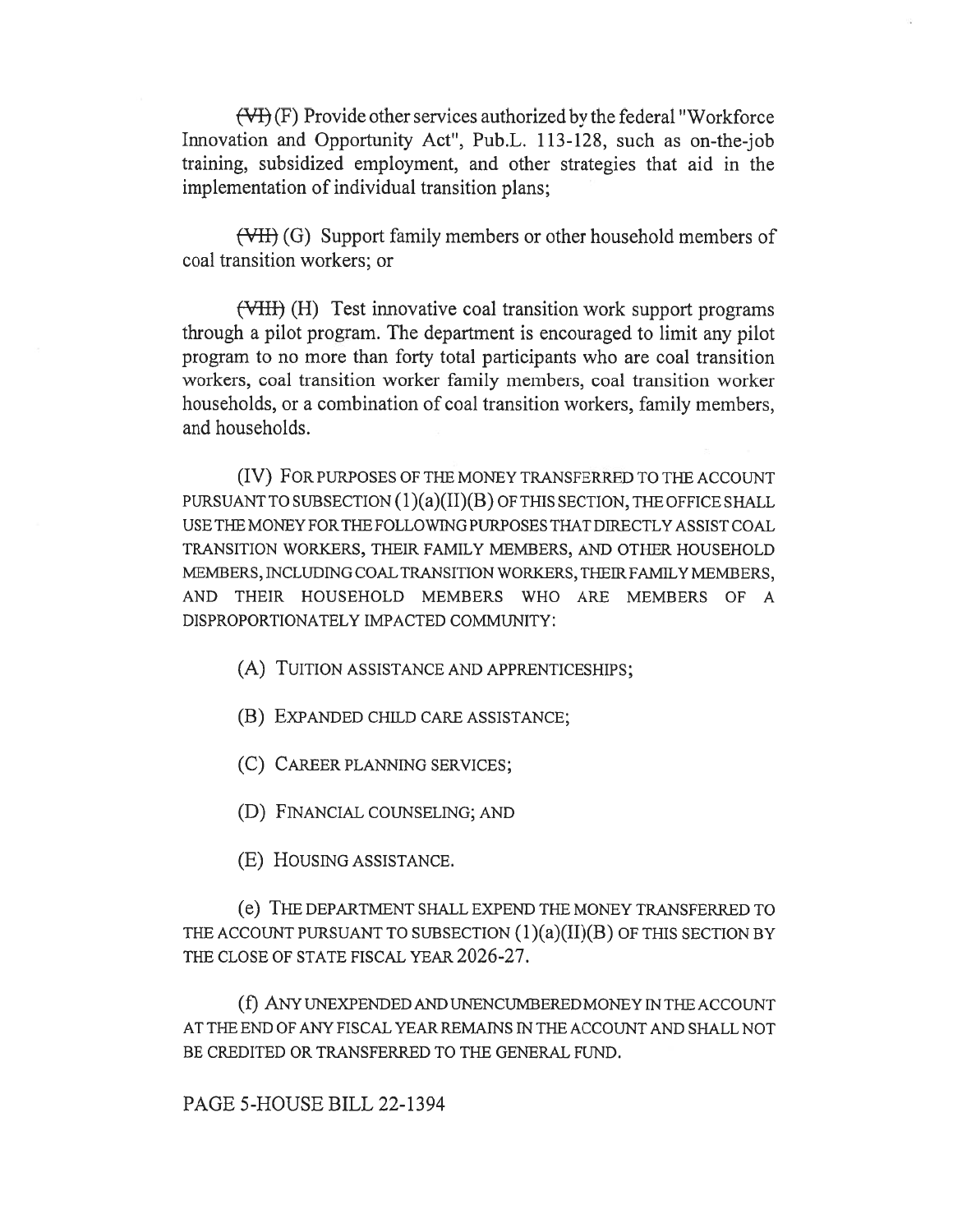SECTION 3. In Colorado Revised Statutes, amend 8-83-506 as follows:

8-83-506. Report - recommendations - repeal. (1) (a) No later than January 1, 2024, the director shall provide written recommendations to the general assembly and the governor about changes to this part 5 that should be considered in order to better achieve the purposes of this part 5.

 $(2)$  (b) This section SUBSECTION (1) is repealed, effective September 1, 2025.

(2) (a) BETWEEN SEPTEMBER 1 AND NOVEMBER 15, 2022, AND BETWEEN SEPTEMBER 1 AND NOVEMBER 15 OF EACH YEAR THEREAFTER, THE DIRECTOR SHALL PRESENT A REPORT TO THE JOINT BUDGET COMMITTEE OF THE GENERAL ASSEMBLY ON THE HISTORY OF EXPENDITURES FROM THE FUND AND THE ACCOUNT AND THE PURPOSES FOR WHICH THE MONEY IN THE FUND AND IN THE ACCOUNT HAS BEEN EXPENDED OR ENCUMBERED IN THE IMMEDIATELY PRECEDING STATE FISCAL YEAR, SPECIFYING THE PROGRAMS DESCRIBED IN SECTIONS 8-83-504 AND 8-83-504.5 FOR WHICH MONEY HAS BEEN EXPENDED, ENCUMBERED, OR OTHERWISE ALLOCATED.

(b) NOTWITHSTANDING SECTION 24-1-136 (11)(a)(I), THE REPORTING REQUIREMENT SPECIFIED IN SUBSECTION (2)(a) OF THIS SECTION CONTINUES INDEFINITELY.

SECTION 4. In Session Laws of Colorado 2021, section 4 of chapter 400, (HB21-1290), amend (1) as follows:

Section 4. **Appropriation.** (1) For the 2020-21 state fiscal year, \$8,000,000 is appropriated to the department of labor and employment for use by the division of employment and training, just transition office. This appropriation is from the just transition cash fund created in section 8-83-504 (1), C.R.S., and is based on an assumption that the department will require an additional 1.0 FTE. To implement this act, the department may use this appropriation for the purposes specified in section 8-83-504 (4), C.R.S. Any money appropriated in this section not expended prior to July 1, 2021, is further appropriated to the just transition office for the 2021-22, and 2022-23, AND 2023-24 state fiscal years for the same purpose.

SECTION 5. In Session Laws of Colorado 2022, section 5 of

PAGE 6-HOUSE BILL 22-1394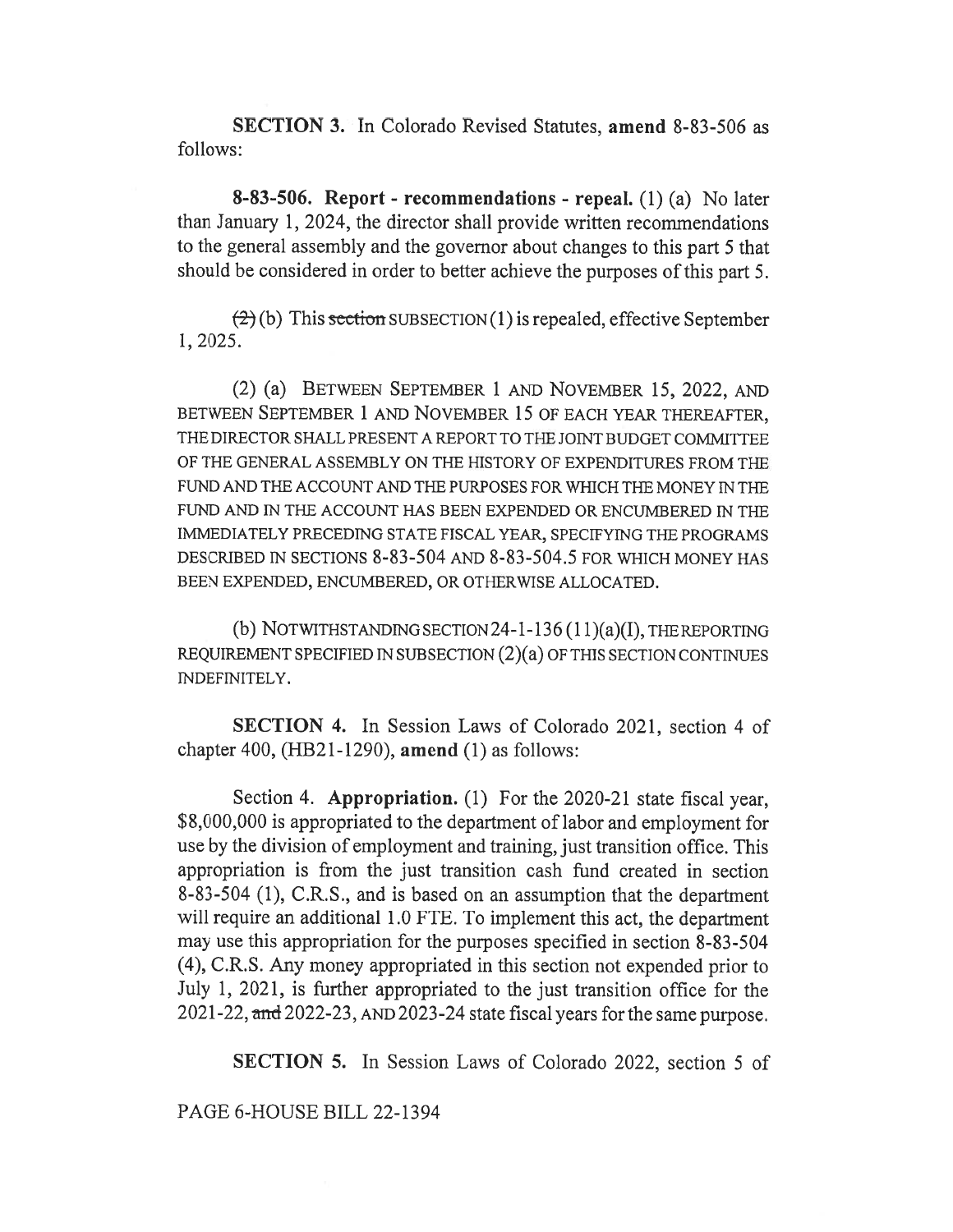chapter 11, (HB22-1193), amend (3) and (4) as follows:

Section 5. Appropriation. (3) For the 2021-22 state fiscal year, \$1,295,000 is appropriated to the department of labor and employment for use by the division of employment and training. This appropriation is from the just transition cash fund created in section 8-83-504 (1), C.R.S. To implement this act, the division may use this appropriation for the purposes specified in section 8-83-504, C.R.S. ANY MONEY APPROPRIATED IN THIS SUBSECTION (3) NOT EXPENDED BEFORE JULY 1, 2022, IS FURTHER APPROPRIATED TO THE DEPARTMENT FOR THE 2022-23 AND 2023-24 STATE FISCAL YEARS FOR THE SAME PURPOSE.

(4) For the 2022-23 state fiscal year, \$555,000 is appropriated to the department of labor and employment for use by the division of employment and training. This appropriation is from the just transition cash fund created in section 8-83-504 (1), C.R.S. To implement this act, the division may use this appropriation for the purposes specified in section 8-83-504, C.R.S. ANY MONEY APPROPRIATED IN THIS SUBSECTION (4) NOT EXPENDED BEFORE JULY 1, 2023, IS FURTHER APPROPRIATED TO THE DEPARTMENT FOR THE 2023-24 STATE FISCAL YEAR FOR THE SAME PURPOSE.

SECTION 6. Appropriation. (1) For the 2022-23 state fiscal year, \$5,000,000 is appropriated to the department of labor and employment for use by the division of employment and training. This appropriation is from the just transition cash fund created in section 8-83-504 (1), C.R.S. To implement this act, the department may use this appropriation for just transition plan implementation/coal transition community assistance as specified in section 8-83-504 (4), C.R.S. Any money appropriated in this section not expended prior to July 1, 2023, is further appropriated to the department through the 2025-26 state fiscal year for the same purpose.

(2) For the 2022-23 state fiscal year, \$10,000,000 is appropriated to the department of labor and employment for use by the division of employment and training. This appropriation is from the coal transition workforce assistance program account of the just transition cash fund created in section 8-83-504.5 (1). To implement this act, the department may use this appropriation for coal transition worker assistance as specified in section 8-83-504.5, C.R.S. Any money appropriated in this section not expended prior to July 1, 2023, is further appropriated to the department through the 2026-27 state fiscal year for the same purpose.

PAGE 7-HOUSE BILL 22-1394